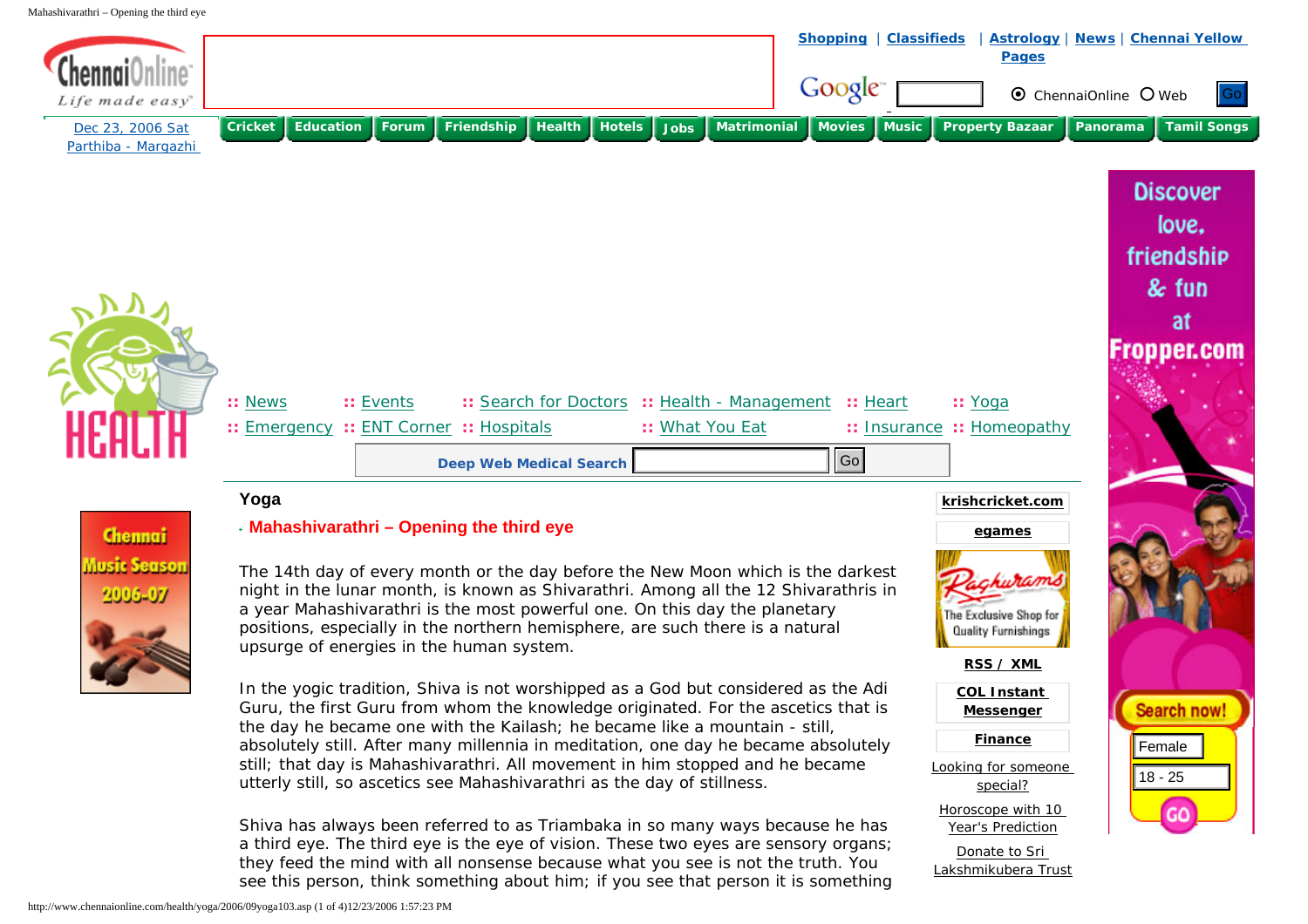

only *(d* ChennaiOnline.com

> **[Heart Attack-](http://www.chennaionline.com/Go/GoClick.asp?GoId=742&ActualURL=http://www.chennaionline.com/promos/heart/)[Knowledge is](http://www.chennaionline.com/Go/GoClick.asp?GoId=742&ActualURL=http://www.chennaionline.com/promos/heart/)  [Protection](http://www.chennaionline.com/Go/GoClick.asp?GoId=742&ActualURL=http://www.chennaionline.com/promos/heart/)**

**[Consult online our](http://www.chennaionline.com/health/Homoeopathy/onlineconsultation/onlineconsultation.asp) [Homeopath,](http://www.chennaionline.com/health/Homoeopathy/onlineconsultation/onlineconsultation.asp) [Dr S](http://www.chennaionline.com/health/Homoeopathy/onlineconsultation/onlineconsultation.asp) [Chidambaranathan](http://www.chennaionline.com/health/Homoeopathy/onlineconsultation/onlineconsultation.asp)** about him, but you are not able to see the Shiva in him. These two eyes don't see the truth so another eye, an eye of deeper penetration, has to be opened up. In this country, in this tradition, knowing doesn't mean reading books, knowing doesn't mean listening to someone, knowing doesn't mean getting information from here and there. Knowing means opening up a new vision into life. So true knowing means your third eye has to open up. If your third eye is not opened then there is no way you can see Shiva. So this day, the Mahashivarathri day, that possibility, nature is bringing it close. Everyday it is possible; it is not that you will have to wait for this day. But this day nature offers it to you easily.



[www.razacomm.com](http://www.chennaionline.com/Go/GoClick.asp?GoId=540&ActualURL=http://www.razacomm.com/) **[Chennai Yellow](http://www.chennaionline.com/Go/GoClick.asp?GoId=772&ActualURL=http://yellowpages.chennaionline.com/IndexYP.aspx)** 

[Wedding Planner](http://www.shaadi.com/weddingplanning/planner.php?ptnr=cotxt) [www.raza.com](http://www.chennaionline.com/Go/GoClick.asp?GoId=565&ActualURL=http://www.raza.com/)

**[Pages](http://www.chennaionline.com/Go/GoClick.asp?GoId=772&ActualURL=http://yellowpages.chennaionline.com/IndexYP.aspx)**

**[India in South](http://www.chennaionline.com/cricket/IndinSA06/index.asp)  [Africa](http://www.chennaionline.com/cricket/IndinSA06/index.asp)**

|                     | > Astro Services NEW!  |                                             |
|---------------------|------------------------|---------------------------------------------|
|                     | Fundamental Horoscope  |                                             |
|                     |                        | <b>&gt; Film Songs Downloads</b> (MP3) NEW! |
| Download Film Songs |                        |                                             |
|                     | ▶ COL Classifieds NeW! |                                             |

One of the prescriptions for today is you do not lie down in horizontal positions; remain in a vertical position. Remaining vertical alone is not sufficient; we will have to be in such position where we are not ourselves. Allow him to be; you are not. Shiva means 'that which is not'. If you become like that the possibility of opening up new vision into life, looking at life with clarity is possible.

Any amount of thinking, any amount of philosophising, will not bring clarity into your mind. Only when vision opens, only then there is clarity. Nobody, no situation, can distort this clarity within you. But the logical clarity you create, anybody can distort it. So today is an opportunity for you to become a "Triambaka", for you to open your third eye.

Mahashivarathri is very significant for people who are in the spiritual process, it is also very significant for people who are in family situations, and it is also very significant for the ambitious in the world. By people who live in family situations, Mahashivarathri is worshiped as Shiva's wedding anniversary. For the ascetics that is the day he became one with the Kailash, because he became like a mountain -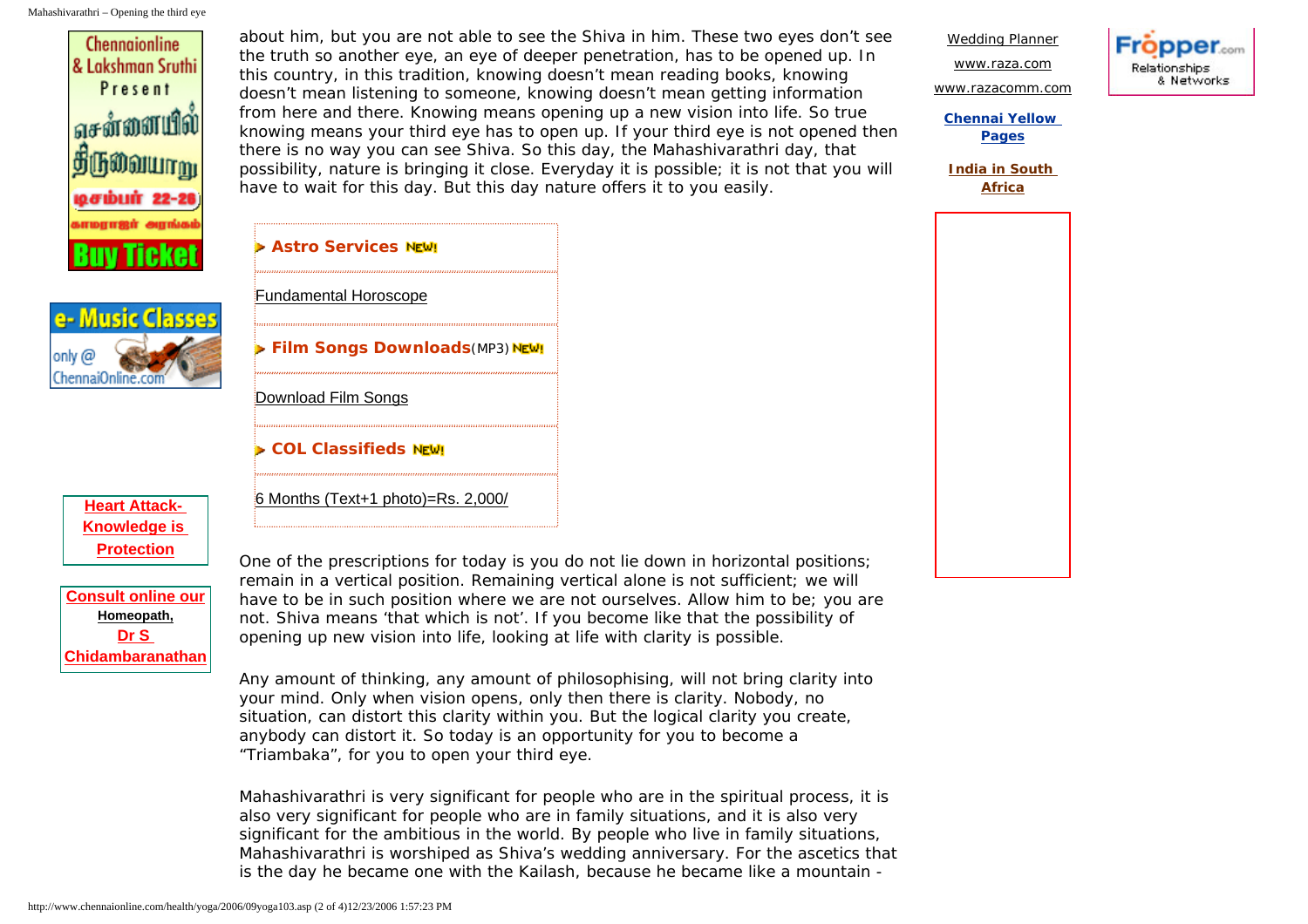still, absolutely still. And the ambitious of the world see that day as the day Shiva conquered all his enemies. Now, why are this day and this night held in so much importance in yogic traditions? Modern science has gone through many phases and arrived at a point today where they're out to prove to you that everything that you know as life, everything that you know as matter and existence, everything that you know as the cosmos, as galaxies, it is all just one energy manifesting itself in millions and millions of ways. This reality is an experiential reality in every yogi; the word "yogi" means just that. As you know, the word "yoga" means union. The word "yogi" means one who has known the oneness of existence.

When I say "yoga," I'm not referring to any one particular practice or system; all longing to know the unbounded, all longing to know the oneness in the existence is yoga. This night offers one such opportunity to experience this.

The sages and seers of the past recognised this natural phenomenon in the human body and they made it a part of the tradition to make use of that day as a day of sadhana, as a day of intensifying the spiritual processes. In Isha we have set up a tradition where the Shivarathri day every month is of importance to people who are here. The Mahashivarathri, which occurs once in a year, is of even greater significance. We want to be aware, awake, focused, and vertical also. So various situations are created at Isha Yoga Center on this day, combining powerful meditations and celebration, which will definitely keep you awake.

## **Sadhguru Jaggi Vasudev**

Isha Yoga Centre New No.55, Moosa Street T Nagar Chennai - 600 017 Ph: 91-44- 24333185, 24348732



Sadhguru Jaggi Vasudev is a realised master, Yogi and a profound mystic of our times. Sadhguru developed Isha Yoga - Yoga of the Divine, a scientifically structured programme, as the vehicle to transmit a deep experience of the Self that changed his life completely about two decades ago.

Belonging to no particular tradition, Sadhguru incorporates what is most valid for the modern seeker. Isha Yoga flourishes today as a spiritual science for hundreds of thousands of initiates around the world.

An accomplished poet and an author of several books, his latest



**[Exclusive](http://www.shaadi.com/matrimonials/tamil-matrimonial?ptnr=cotxt) [Tamil Matrimonials](http://www.shaadi.com/matrimonials/tamil-matrimonial?ptnr=cotxt)**